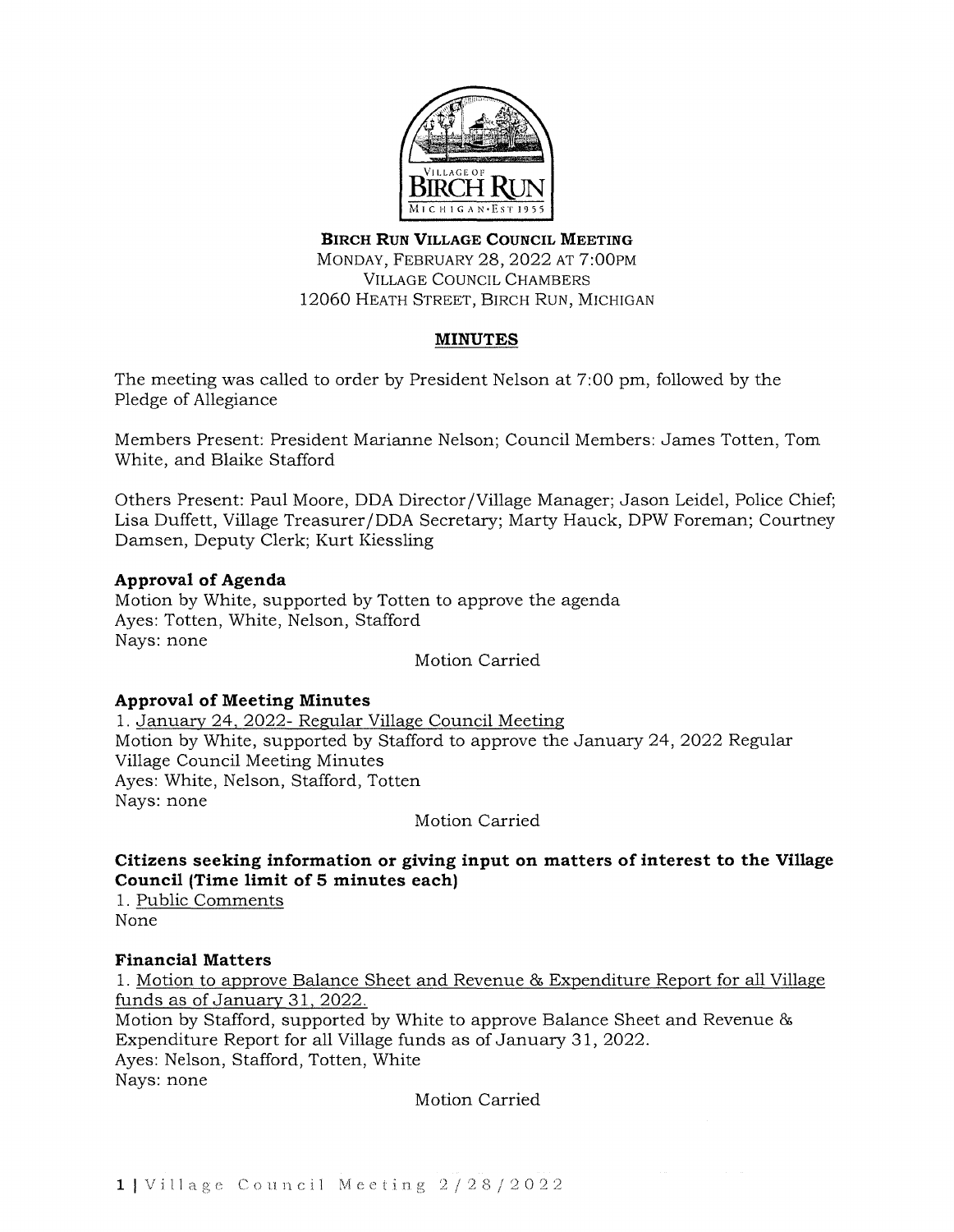2. Motion to approve Invoice GL Distribution Report in the amount of \$137,176.72 for payment as presented and Gross Payroll and Payroll Related Transmittals of \$104,194.69 for January, 2022 (payroll reflects 2 pay periods)

Motion by White, supported by Totten to approve Invoice GL Distribution Report in the amount of \$137,176.72 for payment as presented and Gross Payroll Related Transmittals of \$104,194.69 for January, 2022 (payroll reflects 2 pay periods) Ayes: Stafford, Totten, White, Nelson Nays: none

Motion Carried

# **Unfinished Business**

None

# **New Business**

1. Resolution #22-002, Authorization to receive \$194,455.61 from the Village of Birch Run Downtown Development Authority for extra Police and Public Works services for the period of January 1, 2021 to December 31, 2021

Motion by Stafford, supported by White to approve Resolution #22-002, Authorization to receive \$194,455.61 from the Village of Birch Run Downtown Development

Authority for extra Police and Public Works services for the period of January 1, 2021 to December 31, 2021

Ayes: Totten, White, Nelson, Stafford Nays: none

Motion Carried

2. Birch Run Area Utility Committee Report for the 4th Quarter of 2021

3. Approval of Amendment to the Village of Birch Run Zoning Ordinance - Regulations for Marihuana Cultivation and Patient Caregiver Activities

Motion by Stafford, supported by Totten to approve Amendment to the Village of Birch Run Zoning Ordinance - Regulations for Marihuana Cultivation and Patient Caregiver Activities

Ayes: White, Nelson, Stafford, Totten Nays: none

Motion Carried

4. Approval of the Zoning Administrator's recommendations to the Village President for re-appointment to the Zoning/Sign Board of Appeals:

a. Ronald Wheatley for a 3-year term which expires on December 31, 2024 Motion by Totten, supported by White to approve the Zoning Administrator's recommendations to the Village President for re-appointment to the Zoning/Sign Board of Appeals:

a. Ronald Wheatley for a 3-year term which expires on December 31, 2024 Ayes: Nelson, Stafford, Totten, White Nays: None

Motion Carried